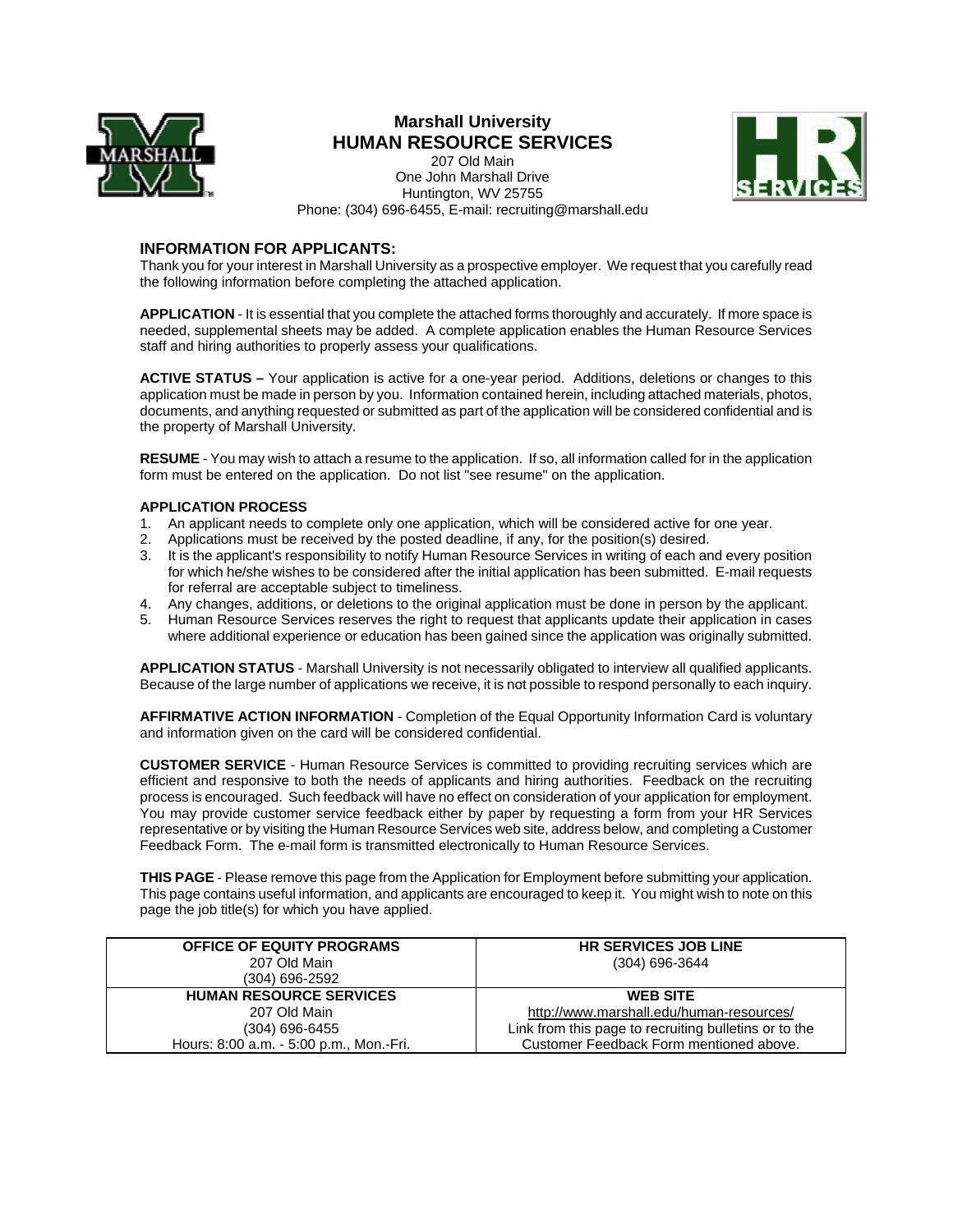# **Survey for Statistical Purposes Only**

| NAME:                                                                                                                 | and the state of the state of the state of the state of the state of the state of                                                                                                                                                                             |                    |  |  |  |  |  |  |
|-----------------------------------------------------------------------------------------------------------------------|---------------------------------------------------------------------------------------------------------------------------------------------------------------------------------------------------------------------------------------------------------------|--------------------|--|--|--|--|--|--|
|                                                                                                                       |                                                                                                                                                                                                                                                               | SEARCH# __________ |  |  |  |  |  |  |
| Completion of this form is voluntary. Refusal to provide information will not subject applicant to adverse treatment. |                                                                                                                                                                                                                                                               |                    |  |  |  |  |  |  |
|                                                                                                                       | 1. ETHNIC BACKGROUND (Check appropriate box):                                                                                                                                                                                                                 |                    |  |  |  |  |  |  |
| BLACK – Afro-American or African origin<br>AMERICAN INDIAN OR ALASKAN NATIVE                                          | ASIAN OR PACIFIC ISLANDER - Japanese, Chinese, Korean, Indian Subcontinent of Pacific Islander origin<br>HISPANIC - Mexican, Puerto Rican, Cuban, Central or South American origin<br>WHITE (Non Hispanic) - European, North African or Middle Eastern origin |                    |  |  |  |  |  |  |
| 2. SEX                                                                                                                | ) Female () Male                                                                                                                                                                                                                                              |                    |  |  |  |  |  |  |
| 3. U.S. CITIZEN:                                                                                                      | $( )$ YES $( )$ NO                                                                                                                                                                                                                                            |                    |  |  |  |  |  |  |
| 4. MILITARY SERVICE<br>Vietnam Era Veteran<br>Disabled Veteran                                                        | $( )$ YES $( )$ NO<br>() YES () NO                                                                                                                                                                                                                            |                    |  |  |  |  |  |  |
| 5. HANDICAPPED;<br>If so, indicate disability                                                                         | $( )$ YES $( )$ NO                                                                                                                                                                                                                                            |                    |  |  |  |  |  |  |

6. How did you learn about this vacancy

Compliance with this request is consistent with Federal, State and local laws, and Marshall University Equal Employment Opportunity/Affirmative Action Policies.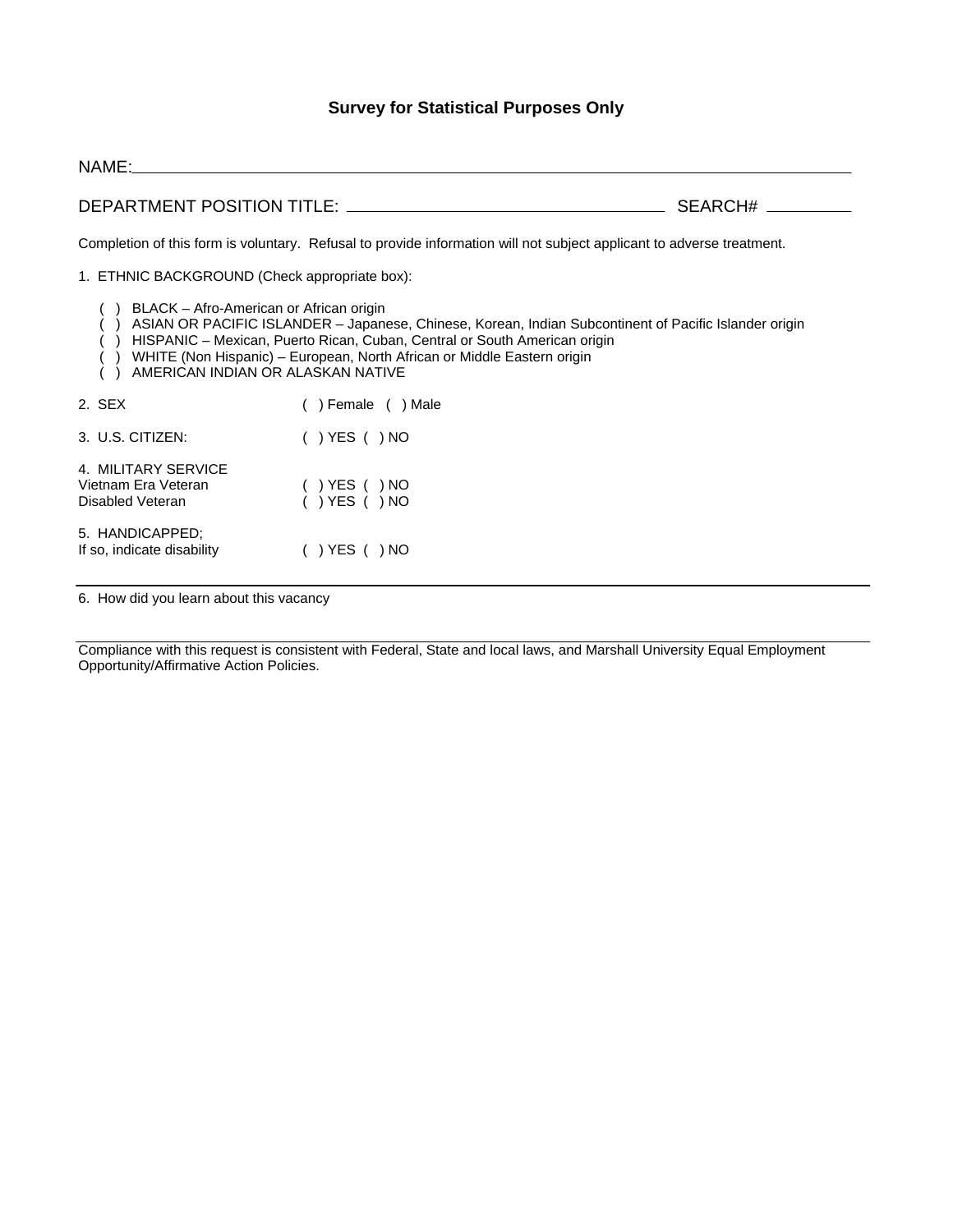

#### A STATE UNIVERSITY OF WEST VIRGINIA AN AFFIRMATIVE ACTION/EQUAL OPPORTUNITY EMPLOYER

**APPLICATION FOR EMPLOYMENT**  Marshall University HUMAN RESOURCE SERVICES 207 Old Main, One John Marshall Drive Huntington, WV 25755 Phone: (304) 696-6455, E-mail: recruiting@marshall.edu



Marshall University is committed to providing equal opportunities to all prospective and current members of the student body, faculty, and staff on the basis of individual qualifications and merit. We are committed to equal opportunity and do not condone discrimination in particular based on race, color, sex, religion, age, sexual orientation, handicap, or national origin. Our commitment also applies to all educational programs and activities covered under Title IX which prohibits sex discrimination in higher education. Marshall University neither affiliates with nor grants recognition to any individual, group, or organization having policies that discriminate.

## **PLEASE COMPLETE APPLICATION IN DARK INK OR TYPE. ADDITIONAL INFORMATION MAY BE ATTACHED.**

| PERSONAL INFORMATION                                                                                                                                                                                                                                                                                                                |                                   |                                                 |                                |  |     |  |  |
|-------------------------------------------------------------------------------------------------------------------------------------------------------------------------------------------------------------------------------------------------------------------------------------------------------------------------------------|-----------------------------------|-------------------------------------------------|--------------------------------|--|-----|--|--|
| Full Name (Last, First, Middle):                                                                                                                                                                                                                                                                                                    |                                   |                                                 |                                |  |     |  |  |
| Social Security Number:                                                                                                                                                                                                                                                                                                             |                                   |                                                 | E-mail Address:                |  |     |  |  |
| Telephone where you may be contacted:                                                                                                                                                                                                                                                                                               | Primary/Home:                     |                                                 | Alternate Number(s):           |  |     |  |  |
| Address (Street, P.O.Box, etc.):                                                                                                                                                                                                                                                                                                    |                                   |                                                 |                                |  |     |  |  |
| City, State, ZIP:                                                                                                                                                                                                                                                                                                                   |                                   | County of Residence:                            |                                |  |     |  |  |
| Are you 16 years of age or older? [<br>l Yes [                                                                                                                                                                                                                                                                                      | 1 No                              |                                                 |                                |  |     |  |  |
| Are you a U.S. citizen? [ ] Yes [ ] No                                                                                                                                                                                                                                                                                              | If no, indicate your visa status: |                                                 |                                |  |     |  |  |
| Have you ever pled guilty or been found guilty of a crime? Do not list arrests - only convictions. Do not list any routine traffic violation that did<br>not result in suspension or revocation of driver's license.<br>JYES [ ]NO<br>If YES, list crime, date, jurisdiction, and punishment. Attach additional sheet if necessary. |                                   |                                                 |                                |  |     |  |  |
| Have you ever been employed by Marshall University? [                                                                                                                                                                                                                                                                               | 1 Yes [                           | 1 No                                            |                                |  |     |  |  |
| Which department?                                                                                                                                                                                                                                                                                                                   |                                   | From:                                           |                                |  | To: |  |  |
| Job title at Marshall:                                                                                                                                                                                                                                                                                                              |                                   |                                                 |                                |  |     |  |  |
| Do you possess a valid driver's license? [                                                                                                                                                                                                                                                                                          | 1 Yes [<br>1 No                   |                                                 | State issuing license:         |  |     |  |  |
| POSITION(S)/SEARCH # APPLYING FOR:                                                                                                                                                                                                                                                                                                  |                                   |                                                 | Date available for employment: |  |     |  |  |
| 1.                                                                                                                                                                                                                                                                                                                                  |                                   |                                                 |                                |  |     |  |  |
| 2.                                                                                                                                                                                                                                                                                                                                  |                                   |                                                 |                                |  |     |  |  |
| 3.                                                                                                                                                                                                                                                                                                                                  |                                   |                                                 |                                |  |     |  |  |
| Please indicate appointment type you would accept:                                                                                                                                                                                                                                                                                  |                                   | Regular-status, Full-Time: [<br>] Yes [<br>1 No |                                |  |     |  |  |
| Regular-status, Part-Time: [ ] Yes [<br>Temporary, Casual, and/or Extra Help: [<br>1 No<br>1 No<br>1 Yes [                                                                                                                                                                                                                          |                                   |                                                 |                                |  |     |  |  |
| If Part-Time, indicate days and hours available for work:                                                                                                                                                                                                                                                                           |                                   |                                                 |                                |  |     |  |  |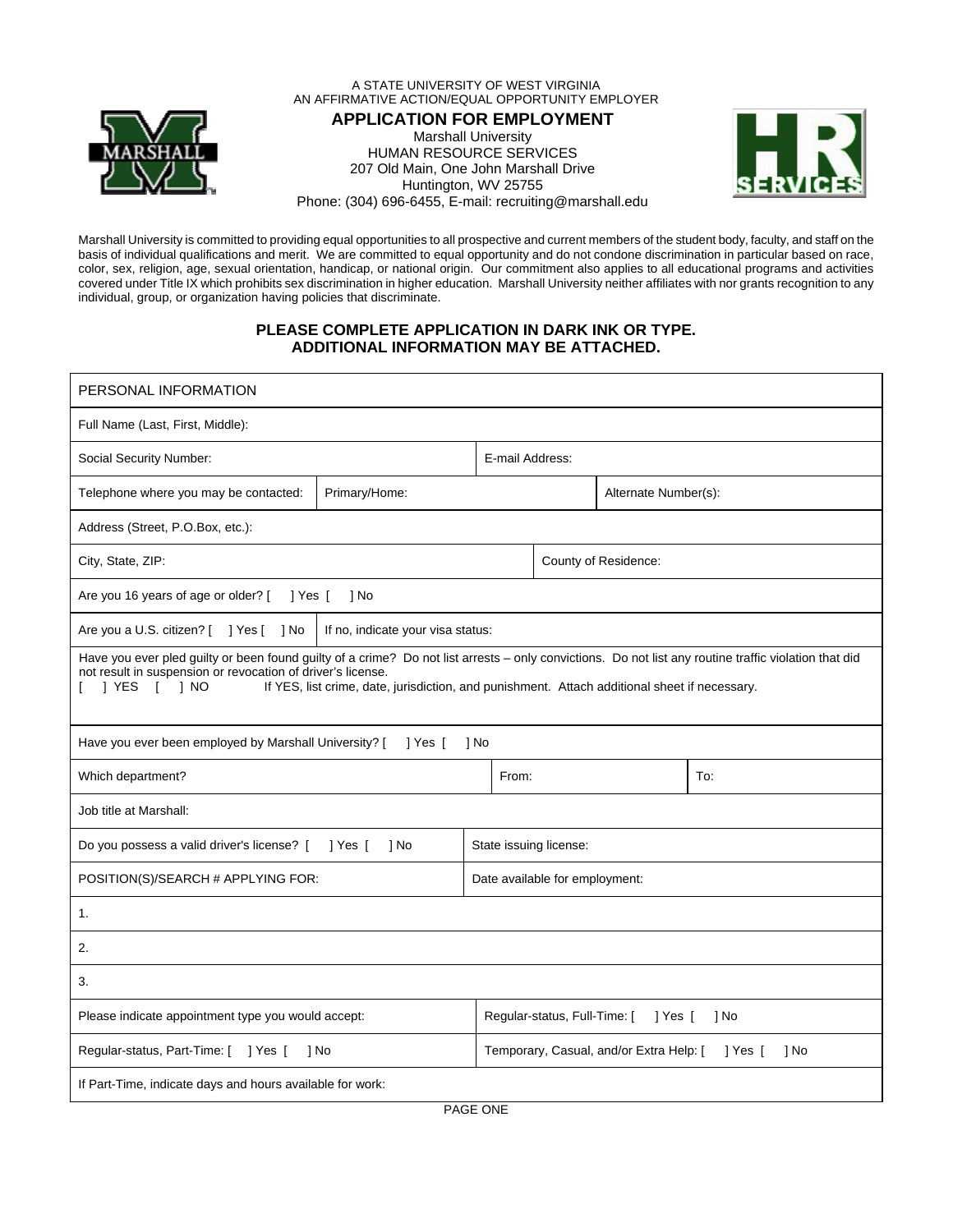| <b>MARSHALL UNIVERSITY APPLICATION FOR EMPLOYMENT, Continued</b>                                                                                                                                                                                                                                                                                                                                                                                                        |   |     |  |             |                     |         |  |    |                               |     |                                                                               |                      |  |                                          |  |                                                                                                                                                                                                                                                                                                                    |        |
|-------------------------------------------------------------------------------------------------------------------------------------------------------------------------------------------------------------------------------------------------------------------------------------------------------------------------------------------------------------------------------------------------------------------------------------------------------------------------|---|-----|--|-------------|---------------------|---------|--|----|-------------------------------|-----|-------------------------------------------------------------------------------|----------------------|--|------------------------------------------|--|--------------------------------------------------------------------------------------------------------------------------------------------------------------------------------------------------------------------------------------------------------------------------------------------------------------------|--------|
| <b>EDUCATION</b>                                                                                                                                                                                                                                                                                                                                                                                                                                                        |   |     |  |             |                     |         |  |    |                               |     |                                                                               |                      |  |                                          |  |                                                                                                                                                                                                                                                                                                                    |        |
| In the block below, circle the highest school grade completed:                                                                                                                                                                                                                                                                                                                                                                                                          |   |     |  |             |                     |         |  |    |                               |     |                                                                               |                      |  |                                          |  |                                                                                                                                                                                                                                                                                                                    |        |
| $\mathbf{2}$<br>1                                                                                                                                                                                                                                                                                                                                                                                                                                                       | 3 | 4 5 |  | 6 7 8 9 10  |                     |         |  | 11 | 12                            |     |                                                                               |                      |  | OR Earned Equivalent GED? [ ] Yes [ ] No |  |                                                                                                                                                                                                                                                                                                                    |        |
|                                                                                                                                                                                                                                                                                                                                                                                                                                                                         |   |     |  |             |                     |         |  |    |                               |     | <b>POST HIGH SCHOOL EDUCATION</b> (You may be asked to provide a transcript): |                      |  |                                          |  |                                                                                                                                                                                                                                                                                                                    |        |
|                                                                                                                                                                                                                                                                                                                                                                                                                                                                         |   |     |  |             |                     |         |  |    | <b>FROM</b>                   |     | TO                                                                            |                      |  |                                          |  | <b>EARNED</b>                                                                                                                                                                                                                                                                                                      |        |
| Name/Location of School                                                                                                                                                                                                                                                                                                                                                                                                                                                 |   |     |  |             |                     |         |  |    | <b>MO</b>                     | YR. | <b>MO</b>                                                                     | YR.                  |  | <b>Major Courses</b>                     |  | Total<br>Credits                                                                                                                                                                                                                                                                                                   | Degree |
|                                                                                                                                                                                                                                                                                                                                                                                                                                                                         |   |     |  |             |                     |         |  |    |                               |     |                                                                               |                      |  |                                          |  |                                                                                                                                                                                                                                                                                                                    |        |
|                                                                                                                                                                                                                                                                                                                                                                                                                                                                         |   |     |  |             |                     |         |  |    |                               |     |                                                                               |                      |  |                                          |  |                                                                                                                                                                                                                                                                                                                    |        |
|                                                                                                                                                                                                                                                                                                                                                                                                                                                                         |   |     |  |             |                     |         |  |    |                               |     |                                                                               |                      |  |                                          |  |                                                                                                                                                                                                                                                                                                                    |        |
|                                                                                                                                                                                                                                                                                                                                                                                                                                                                         |   |     |  |             |                     |         |  |    |                               |     |                                                                               |                      |  |                                          |  |                                                                                                                                                                                                                                                                                                                    |        |
| <b>PROFESSIONAL LICENSES</b>                                                                                                                                                                                                                                                                                                                                                                                                                                            |   |     |  |             |                     |         |  |    |                               |     | Certification:                                                                |                      |  |                                          |  |                                                                                                                                                                                                                                                                                                                    |        |
| <b>Registration Number:</b>                                                                                                                                                                                                                                                                                                                                                                                                                                             |   |     |  |             |                     |         |  |    | State or Licensing Authority: |     |                                                                               |                      |  | <b>Expiration Date:</b>                  |  |                                                                                                                                                                                                                                                                                                                    |        |
| <b>MILITARY SERVICE</b>                                                                                                                                                                                                                                                                                                                                                                                                                                                 |   |     |  |             |                     | Branch: |  |    |                               |     |                                                                               |                      |  |                                          |  |                                                                                                                                                                                                                                                                                                                    |        |
| Dates, From (Mo/Yr):                                                                                                                                                                                                                                                                                                                                                                                                                                                    |   |     |  | To (Mo/Yr): | Job Title:          |         |  |    |                               |     |                                                                               |                      |  |                                          |  |                                                                                                                                                                                                                                                                                                                    |        |
| Duties:                                                                                                                                                                                                                                                                                                                                                                                                                                                                 |   |     |  |             | Reason for Leaving: |         |  |    |                               |     |                                                                               |                      |  |                                          |  |                                                                                                                                                                                                                                                                                                                    |        |
| <b>PROFESSIONAL AND EMPLOYMENT REFERENCES</b>                                                                                                                                                                                                                                                                                                                                                                                                                           |   |     |  |             |                     |         |  |    |                               |     |                                                                               |                      |  |                                          |  |                                                                                                                                                                                                                                                                                                                    |        |
| during the recruiting process.                                                                                                                                                                                                                                                                                                                                                                                                                                          |   |     |  |             |                     |         |  |    |                               |     |                                                                               |                      |  |                                          |  | List at least three individuals who are acquainted with your academic, professional or employment background and who may be contacted                                                                                                                                                                              |        |
| Name                                                                                                                                                                                                                                                                                                                                                                                                                                                                    |   |     |  |             |                     |         |  |    | Profession/Business           |     |                                                                               | Address<br>Telephone |  |                                          |  |                                                                                                                                                                                                                                                                                                                    |        |
|                                                                                                                                                                                                                                                                                                                                                                                                                                                                         |   |     |  |             |                     |         |  |    |                               |     |                                                                               |                      |  |                                          |  |                                                                                                                                                                                                                                                                                                                    |        |
|                                                                                                                                                                                                                                                                                                                                                                                                                                                                         |   |     |  |             |                     |         |  |    |                               |     |                                                                               |                      |  |                                          |  |                                                                                                                                                                                                                                                                                                                    |        |
|                                                                                                                                                                                                                                                                                                                                                                                                                                                                         |   |     |  |             |                     |         |  |    |                               |     |                                                                               |                      |  |                                          |  |                                                                                                                                                                                                                                                                                                                    |        |
|                                                                                                                                                                                                                                                                                                                                                                                                                                                                         |   |     |  |             |                     |         |  |    |                               |     |                                                                               |                      |  |                                          |  | Please use this space to provide any additional information you consider important but which is not asked for elsewhere in the application.                                                                                                                                                                        |        |
|                                                                                                                                                                                                                                                                                                                                                                                                                                                                         |   |     |  |             |                     |         |  |    |                               |     |                                                                               |                      |  |                                          |  |                                                                                                                                                                                                                                                                                                                    |        |
|                                                                                                                                                                                                                                                                                                                                                                                                                                                                         |   |     |  |             |                     |         |  |    |                               |     |                                                                               |                      |  |                                          |  |                                                                                                                                                                                                                                                                                                                    |        |
|                                                                                                                                                                                                                                                                                                                                                                                                                                                                         |   |     |  |             |                     |         |  |    |                               |     |                                                                               |                      |  |                                          |  |                                                                                                                                                                                                                                                                                                                    |        |
|                                                                                                                                                                                                                                                                                                                                                                                                                                                                         |   |     |  |             |                     |         |  |    |                               |     |                                                                               |                      |  |                                          |  |                                                                                                                                                                                                                                                                                                                    |        |
|                                                                                                                                                                                                                                                                                                                                                                                                                                                                         |   |     |  |             |                     |         |  |    |                               |     |                                                                               |                      |  |                                          |  | PLEASE READ CAREFULLY BEFORE SIGNING: I hereby affirm that this complete Application for Employment contains no willful                                                                                                                                                                                            |        |
| misrepresentations or falsifications. I am fully aware that should investigation at some time disclose any such misrepresentations or falsification, I<br>would become subject to appropriate disciplinary action, which may include dismissal. I authorize any investigation of all statements contained in this<br>application may be necessary in arriving at an employment decision and agree to hold Marshall University harmless from any information obtained. I |   |     |  |             |                     |         |  |    |                               |     |                                                                               |                      |  |                                          |  |                                                                                                                                                                                                                                                                                                                    |        |
|                                                                                                                                                                                                                                                                                                                                                                                                                                                                         |   |     |  |             |                     |         |  |    |                               |     |                                                                               |                      |  |                                          |  | realize it is my responsibility to complete fully all sections of the application and that failure to do so may result in my application not being considered<br>for employment. As specified in the Immigration and Reform Control Act of 1986, if I am offered employment, I am aware that I will be required to |        |
| prove my identity and verify my eligibility to work in the United States.                                                                                                                                                                                                                                                                                                                                                                                               |   |     |  |             |                     |         |  |    |                               |     |                                                                               |                      |  |                                          |  |                                                                                                                                                                                                                                                                                                                    |        |
| <b>Signature</b>                                                                                                                                                                                                                                                                                                                                                                                                                                                        |   |     |  |             |                     |         |  |    |                               |     | Date                                                                          |                      |  |                                          |  |                                                                                                                                                                                                                                                                                                                    |        |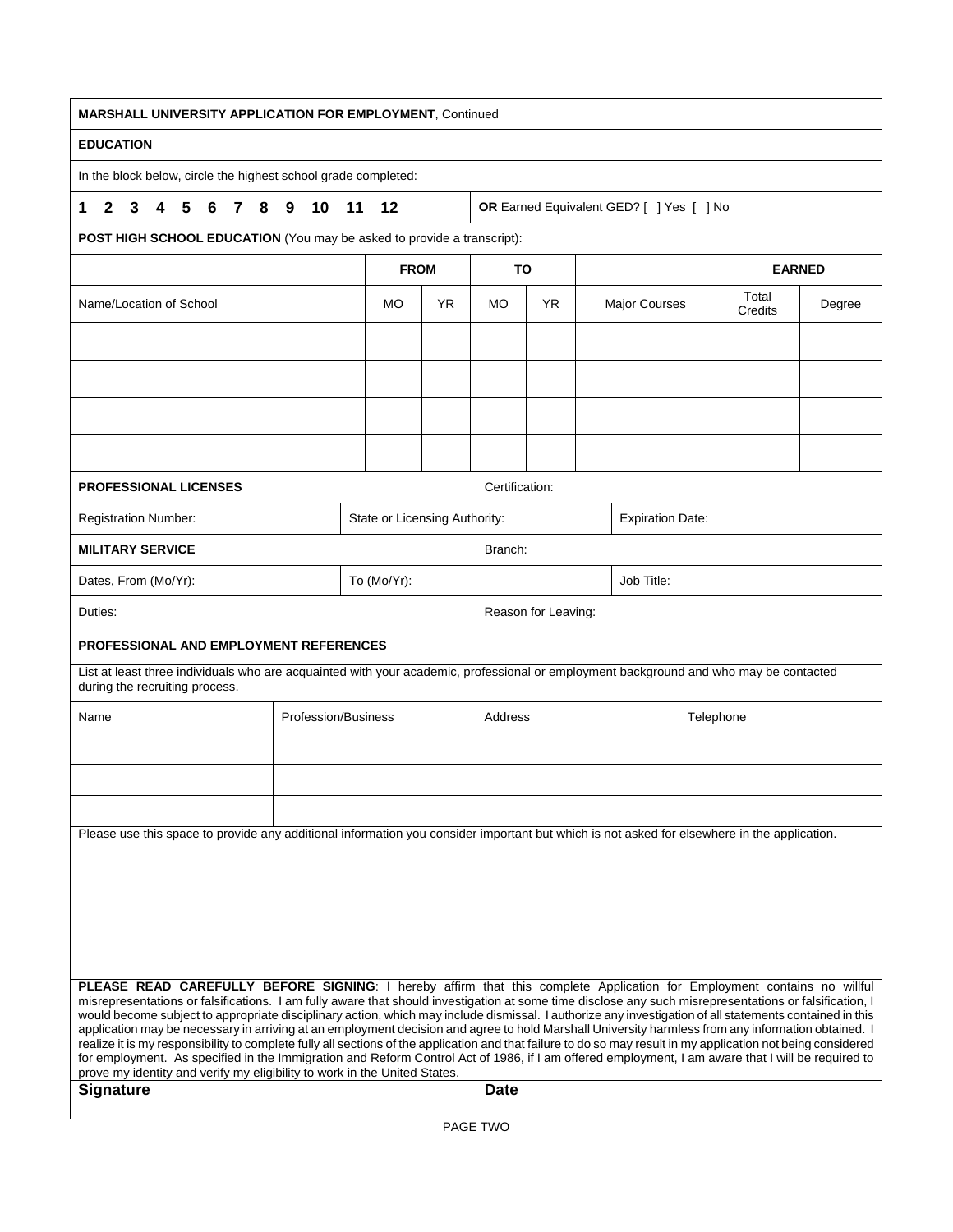| <b>ENTER MOST RECENT JOB FIRST</b>                     | APPLICANT'S NAME (Print)                                         |
|--------------------------------------------------------|------------------------------------------------------------------|
| Company name:                                          | List major duties and estimated percentage time devoted to each: |
| Company address:                                       | 1. Duty:                                                         |
|                                                        |                                                                  |
| Phone Number:                                          | Approx. percentage of total work time spent on this duty:        |
| Type of business:                                      | 2. Duty:                                                         |
| Supervisor's name:                                     |                                                                  |
| Your title:                                            | Approx. percentage of total work time spent on this duty:        |
| Employed from (Mo/Yr):                                 | 3. Duty:                                                         |
| To (Mo/Yr):                                            |                                                                  |
| Average hours per week employed:                       | Approx. percentage of total work time spent on this duty:        |
| Reason for leaving:                                    | 4. Duty:                                                         |
| If you supervised employees, list number and title(s): |                                                                  |
|                                                        | Approx. percentage of total work time spent on this duty:        |
| May we contact this employer? [ ] Yes [ ] No           | Additional remarks:                                              |

## **ENTER SECOND MOST RECENT JOB**

| Company name:                                          | List major duties and estimated percentage time devoted to each: |
|--------------------------------------------------------|------------------------------------------------------------------|
| Company address:                                       | 1. Duty:                                                         |
|                                                        |                                                                  |
| Phone Number:                                          | Approx. percentage of total work time spent on this duty:        |
| Type of business:                                      | 2. Duty:                                                         |
| Supervisor's name:                                     |                                                                  |
| Your title:                                            | Approx. percentage of total work time spent on this duty:        |
| Employed from (Mo/Yr):                                 | 3. Duty:                                                         |
| To (Mo/Yr):                                            |                                                                  |
| Average hours per week employed:                       | Approx. percentage of total work time spent on this duty:        |
| Reason for leaving:                                    | 4. Duty:                                                         |
| If you supervised employees, list number and title(s): |                                                                  |
|                                                        | Approx. percentage of total work time spent on this duty:        |
| May we contact this employer? [ ] Yes [ ] No           | Additional remarks:                                              |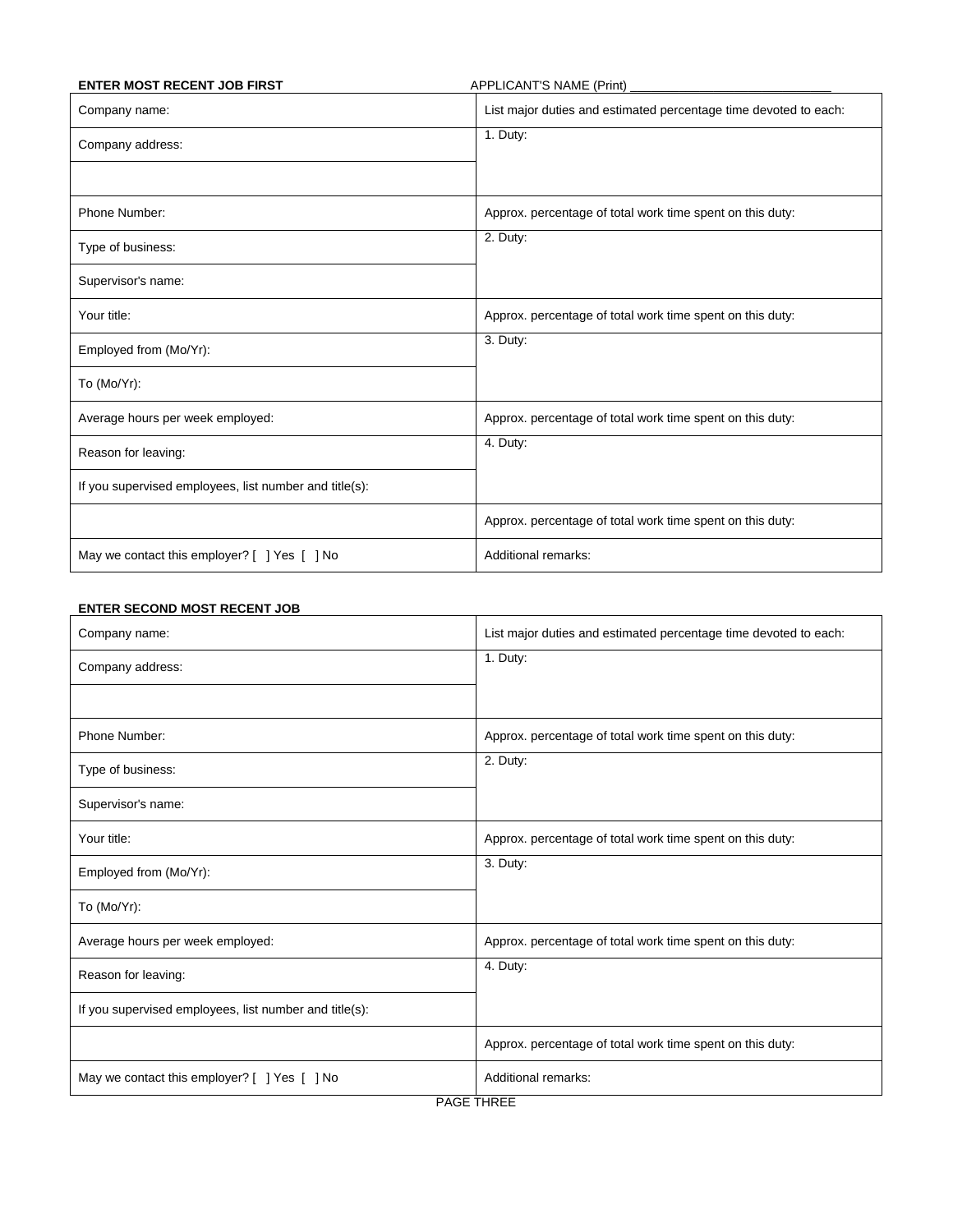| <b>EMPLOYMENT HISTORY, CONTINUED</b>                   | APPLICANT'S NAME (Print)                                         |
|--------------------------------------------------------|------------------------------------------------------------------|
| Company name:                                          | List major duties and estimated percentage time devoted to each: |
| Company address:                                       | 1. Duty:                                                         |
|                                                        |                                                                  |
| Phone Number:                                          | Approx. percentage of total work time spent on this duty:        |
| Type of business:                                      | 2. Duty:                                                         |
| Supervisor's name:                                     |                                                                  |
| Your title:                                            | Approx. percentage of total work time spent on this duty:        |
| Employed from (Mo/Yr):                                 | 3. Duty:                                                         |
| To (Mo/Yr):                                            |                                                                  |
| Average hours per week employed:                       | Approx. percentage of total work time spent on this duty:        |
| Reason for leaving:                                    | 4. Duty:                                                         |
| If you supervised employees, list number and title(s): |                                                                  |
|                                                        | Approx. percentage of total work time spent on this duty:        |
| May we contact this employer? [ ] Yes [ ] No           | Additional remarks:                                              |

| Company name:                                          | List major duties and estimated percentage time devoted to each: |
|--------------------------------------------------------|------------------------------------------------------------------|
| Company address:                                       | 1. Duty:                                                         |
|                                                        |                                                                  |
| Phone Number:                                          | Approx. percentage of total work time spent on this duty:        |
| Type of business:                                      | 2. Duty:                                                         |
| Supervisor's name:                                     |                                                                  |
| Your title:                                            | Approx. percentage of total work time spent on this duty:        |
| Employed from (Mo/Yr):                                 | 3. Duty:                                                         |
| To (Mo/Yr):                                            |                                                                  |
| Average hours per week employed:                       | Approx. percentage of total work time spent on this duty:        |
| Reason for leaving:                                    | 4. Duty:                                                         |
| If you supervised employees, list number and title(s): |                                                                  |
|                                                        | Approx. percentage of total work time spent on this duty:        |
| May we contact this employer? [ ] Yes [ ] No           | Additional remarks:                                              |

PAGE FOUR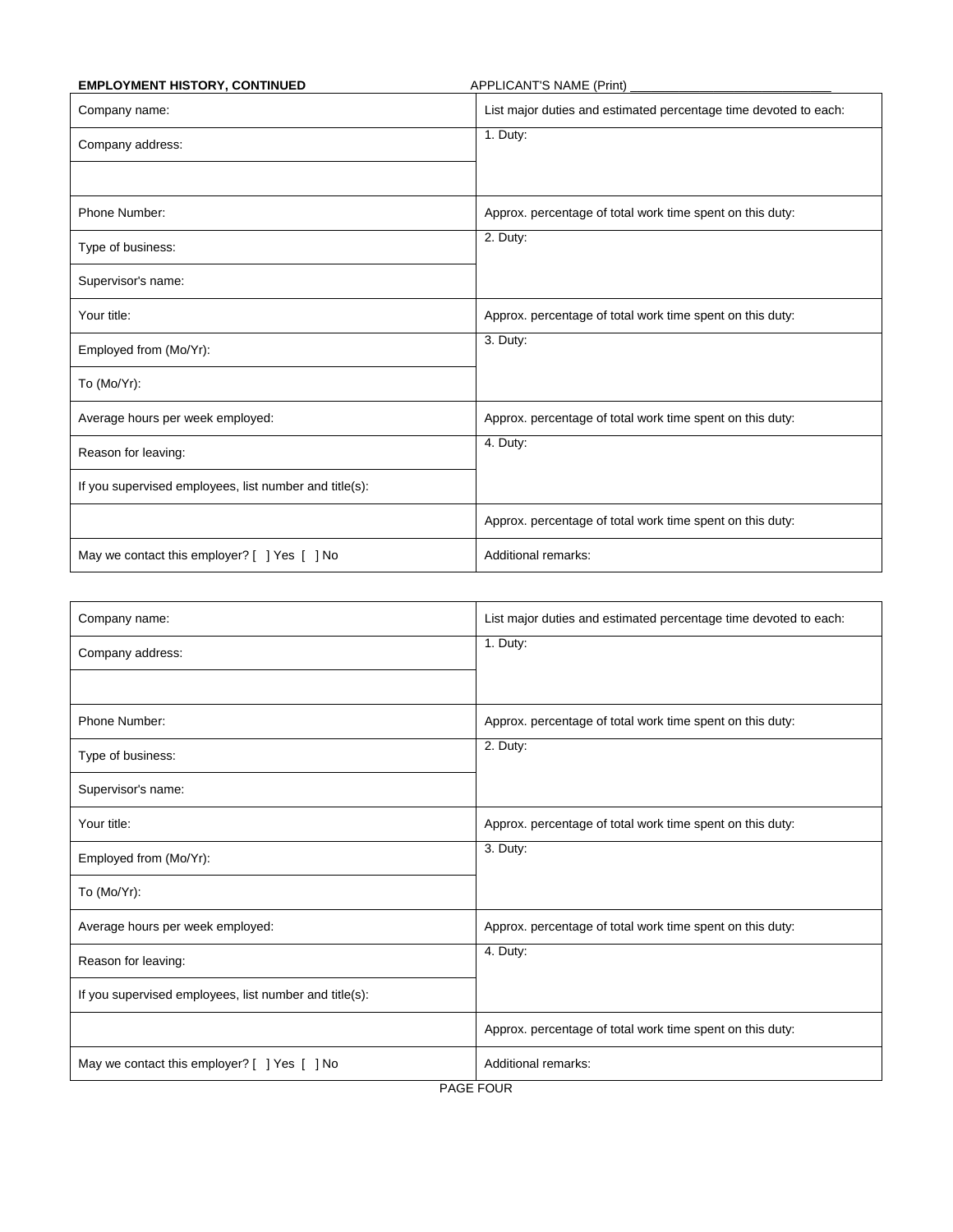| <b>EMPLOYMENT HISTORY, CONTINUED</b>                   | APPLICANT'S NAME (Print)                                         |
|--------------------------------------------------------|------------------------------------------------------------------|
| Company name:                                          | List major duties and estimated percentage time devoted to each: |
| Company address:                                       | 1. Duty:                                                         |
|                                                        |                                                                  |
| Phone Number:                                          | Approx. percentage of total work time spent on this duty:        |
| Type of business:                                      | 2. Duty:                                                         |
| Supervisor's name:                                     |                                                                  |
| Your title:                                            | Approx. percentage of total work time spent on this duty:        |
| Employed from (Mo/Yr):                                 | 3. Duty:                                                         |
| To (Mo/Yr):                                            |                                                                  |
| Average hours per week employed:                       | Approx. percentage of total work time spent on this duty:        |
| Reason for leaving:                                    | 4. Duty:                                                         |
| If you supervised employees, list number and title(s): |                                                                  |
|                                                        | Approx. percentage of total work time spent on this duty:        |
| May we contact this employer? [ ] Yes [ ] No           | Additional remarks:                                              |

| Company name:                                          | List major duties and estimated percentage time devoted to each: |
|--------------------------------------------------------|------------------------------------------------------------------|
| Company address:                                       | 1. Duty:                                                         |
|                                                        |                                                                  |
| Phone Number:                                          | Approx. percentage of total work time spent on this duty:        |
| Type of business:                                      | 2. Duty:                                                         |
| Supervisor's name:                                     |                                                                  |
| Your title:                                            | Approx. percentage of total work time spent on this duty:        |
| Employed from (Mo/Yr):                                 | 3. Duty:                                                         |
| To (Mo/Yr):                                            |                                                                  |
| Average hours per week employed:                       | Approx. percentage of total work time spent on this duty:        |
| Reason for leaving:                                    | 4. Duty:                                                         |
| If you supervised employees, list number and title(s): |                                                                  |
|                                                        | Approx. percentage of total work time spent on this duty:        |
| May we contact this employer? [ ] Yes [ ] No           | Additional remarks:                                              |

PAGE FIVE